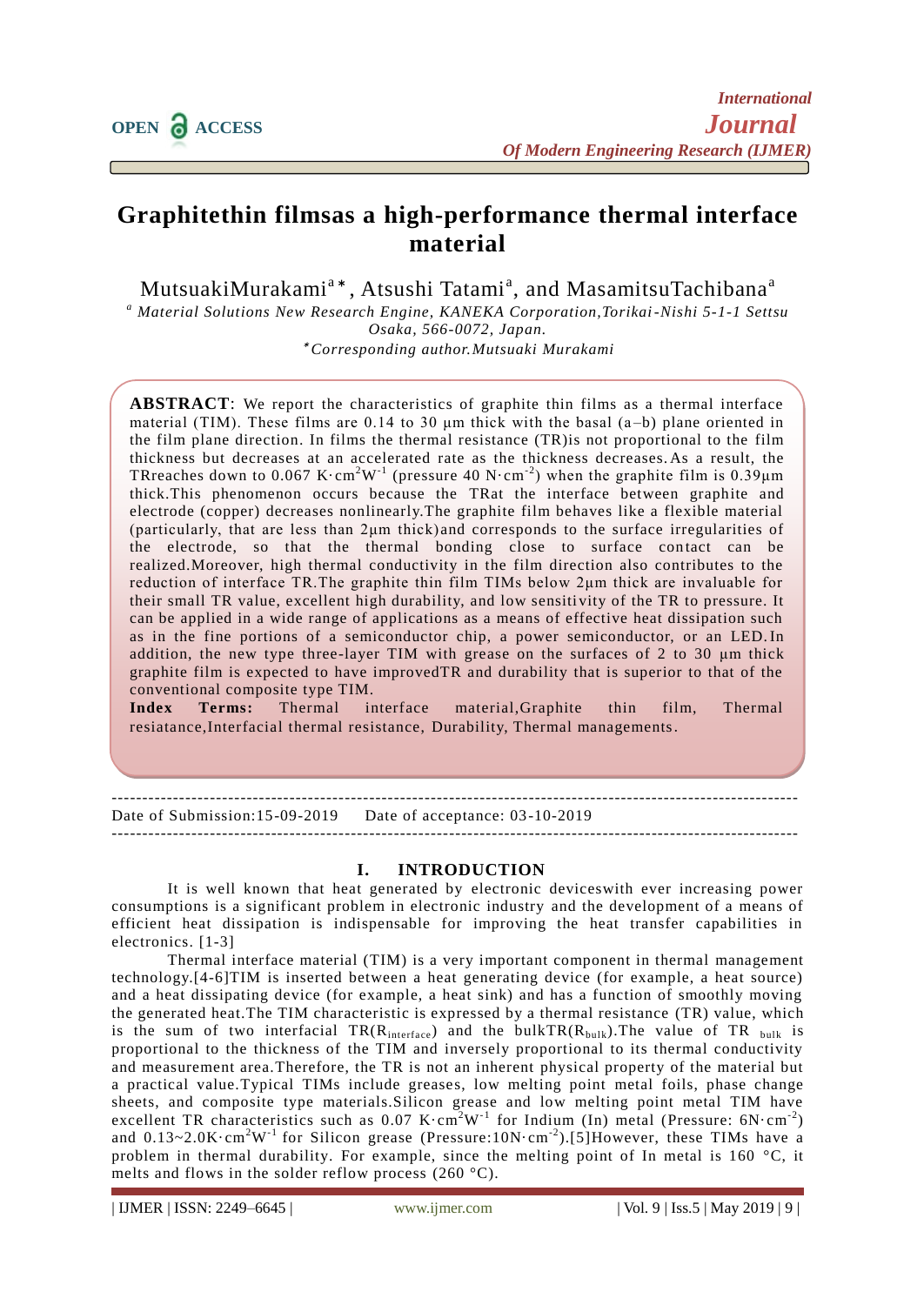Composite type is the most important TIM in which the thermal conductivity is improved by adding fine highly thermally conductive fillers such as carbons, metals, or ceramics with the interfacial thermal resistance reduced with grease or flexible polymer. However, when the amount of filler is increased to realize high thermal conductivity the flexibility is lost, and the R<sub>interface</sub> increases. For this reason, the thermal conductivity of a typical compositetype TIM was in the 1 to 100  $W \cdot m^{-1}K^{-1}$  range, but itwas difficult to achieve a TR value less than 0.2 K $\cdot$ cm<sup>2</sup>W<sup>-1</sup>.[7]Thermal stability of grease or polymer was also a problem. The degradation of composite type TIM characteristic not only appear as an increasing TR value, but also as the "pump out" or "bleed" phenomena.It is imperative to develop a new TIM that has low TR value, high heat stability, durability, and chemical stability. In recent years, the thermal properties of nanocarbon materials have drawn attention,and low TRcompositetype TIMs incorporating nanocarbon fillers such as graphene [7-14]or CNTs [15,16] have been reported. However, these fillers do not essentially solve the problems of a composite type TIM of insufficient heat resistance and deterioration.Studies were also conducted for use flexible graphite films of 130 µm to 3 mm thickas a TIM, but they were not attractive as TIM because their TR values exceeded over  $1.0 \text{ K} \cdot \text{cm}^2 \text{W}^{-1}$ . [17, 18]

Thisreport describes the TIM characteristics of graphite thin film from 0.14 to 30 μmthickunlike the conventional composite type TIMs or thick graphite filmsand proposes two new types of graphite TIMs.

## **II. EXPERIMENTAL**

#### **2-1. Materials**

Graphite thin films were prepared by carbonization and subsequent graphitization using a pyromellitic dianhydride (PMDA)/ 4, 4'-oxydianiline (ODA) type polyimide (PI) film [19-21].Carbonization of the PI film was performed in a nitrogen flow andthe PI undergoes thermal decomposition between 500 °C to 600 °C. The heat-treatment above 1000 °C was carried out in argon flow using a Tammann type furnace with the heating rate of 20  $^{\circ}$ C·min<sup>-1</sup>. The highest treatment temperature (HTT) was 3000  $^{\circ}$ C and the sample was held at the HTT for 20 minutes. The obtained film thickness was measured using a cross-sectional SEM photograph.



**Fig. 1.** SEM photographs of the cross-section of thegraphite film with different thickness used in this paper.

Figure 1 shows an SEM photograph of the cross section of graphite films of different thickness. Layer structure was observed in the film plane direction in all samples. The variation in thickness within the film between 1 to 4  $\mu$ m thick was within  $\pm$  0.1  $\mu$ m, and within  $\pm$  0.02  $\mu$ m for films less than 1 μm thick.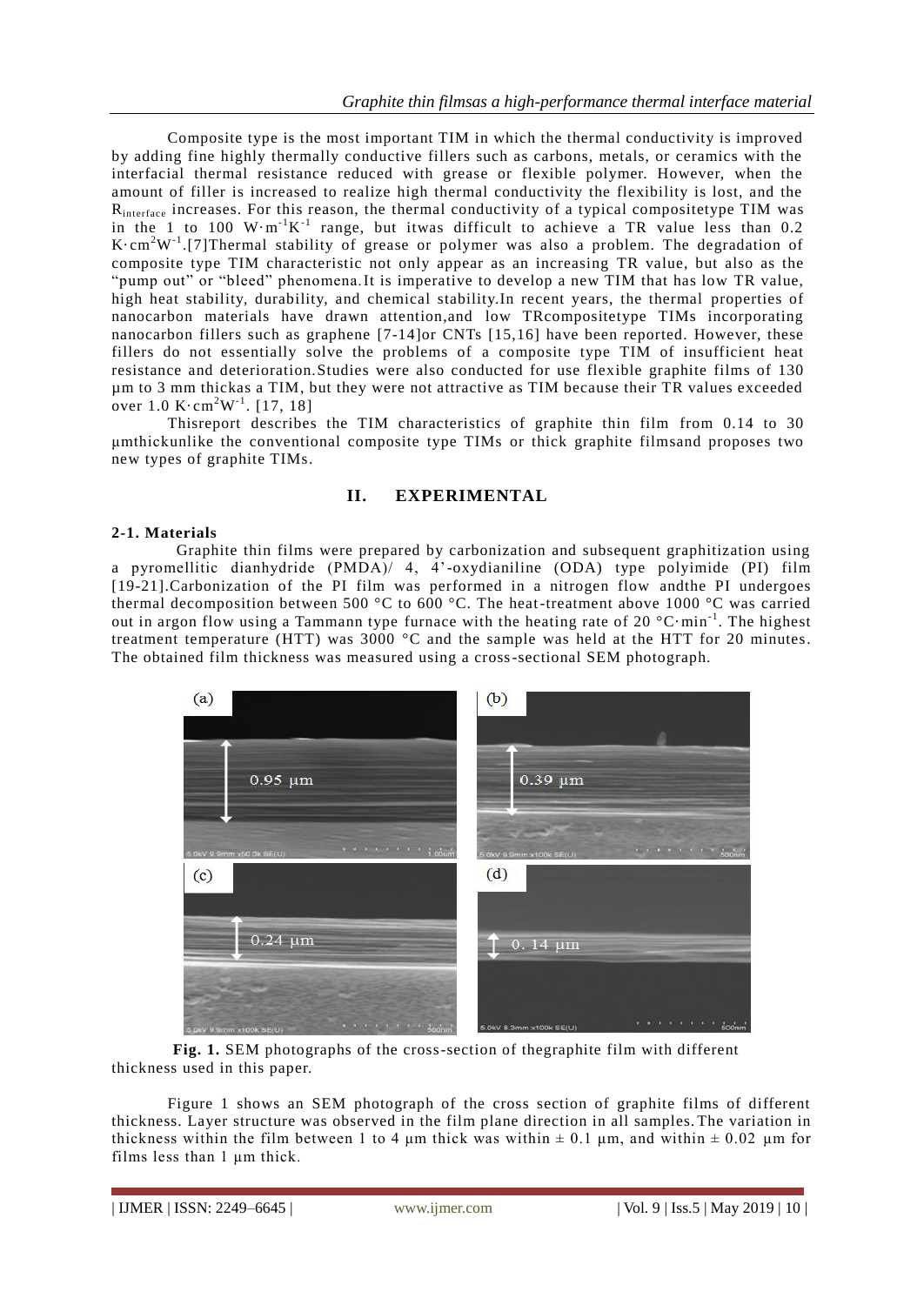

**Fig.2.**(a) Cross-sectional SEM photograph of the0.67 µm thick film used inthis paper. (b) Cross sectional photographby TEM. (c) Typical film surface photograph by optical microscope. (d)Photograph of the film with an area of  $4 \times 3 \text{cm}^2$ .

Figure 2(a) and (b) show SEM and TEM photographs of the cross-section of the graphite film0.67 µm thick. The cross-sectional SEM image (a) shows a striped structure, and the TEM image (b) shows a highly oriented layer structure. The latter interlayer distance was measured to be 0.336 nm, confirming that the structure was a well-oriented graphite layer (basal (a-b)) planestructure.From the results, it wasproved that the striped structure of the film cross section corresponds to the graphite structure. Fig.  $2(c)$  is an optical microscope photograph of the film surface. The surface of the all filmswith different thickness used in this paper was wrinkled and undulated to the same extent. Fig. (d) is a photograph of the film. Samples were made at least as large as the area of the measuring electrode.These films have high elastic constants and film with a thickness over 0.5μmcan be easily handled as free-standing films.[19]

## **2-2. Measurement of thermal diffusivity**

The thermal diffusivitiesof the film surface direction of 1.0 to 30 μmthick measured by the periodic heating method (measurement frequency: 200 to 400Hz) were 1.0 to  $1.1\times10^3$  m<sup>2</sup> $\cdot$ s<sup>-1</sup>.[22, 23]However, because this method has a large effect of heat dissipation, it was impossible to accurately measure of the samples less than 1.0 μm thick. The thermal diffusivity in the film thickness direction was also impossible because the measurement distance was too short.

The thermal diffusivity in the film thickness direction was measured by the laser flash method using 2 mm thick graphite block, produced by laminating and pressure firing a plurality of 1μm thick sheets.[19, 22]The thermal diffusivity in the surface direction of the block was  $1.2\times10^{-3}$  $m^2 \cdot s^{-1}$ , and the filmthickness direction was  $4.6 \times 10^{-6}$  m<sup>2</sup> $\cdot s^{-1}$ .

Although the latter value includes the interface TR between the plurality of graphite films, it is in agreement with the previously reported thermal diffusivity value in the interlayer direction of graphite.[24]When the density  $(2.25 \times 10^3 \text{ kg} \cdot \text{m}^{-3})$  and the specific heat capacity  $(740 \text{ J} \cdot \text{kg}^{-1} \text{K}^{-1})$ values of Highly Oriented Pyrolytic Graphite (HOPG) are used ,the thermal conductivity in the film plane direction is 1998 W $\cdot$ m<sup>-1</sup>K<sup>-1</sup>, and in the thickness direction is 7.6 W $\cdot$ m<sup>-1</sup>K<sup>-1</sup>.

## **2-3. Measurement of thermal resistance**

Measurement of TRwas carried out using a precision TR measuring device manufactured by Hitachi Technology & Services Co., Ltd. Figure 3 shows the principle of the measurement.[25-27]The measurementwasperformed by sandwiching a graphite film between copper electrode rods having a square cross-sectional area of  $1 \text{cm}^2$  and heating one electrode end  $(Fig. 3(a))$ . Thermocouples were embedded in the upper and lower electrode rods at regular intervals of 10 mm, and  $\Delta T$  can be obtained from the difference in temperature gradient obtained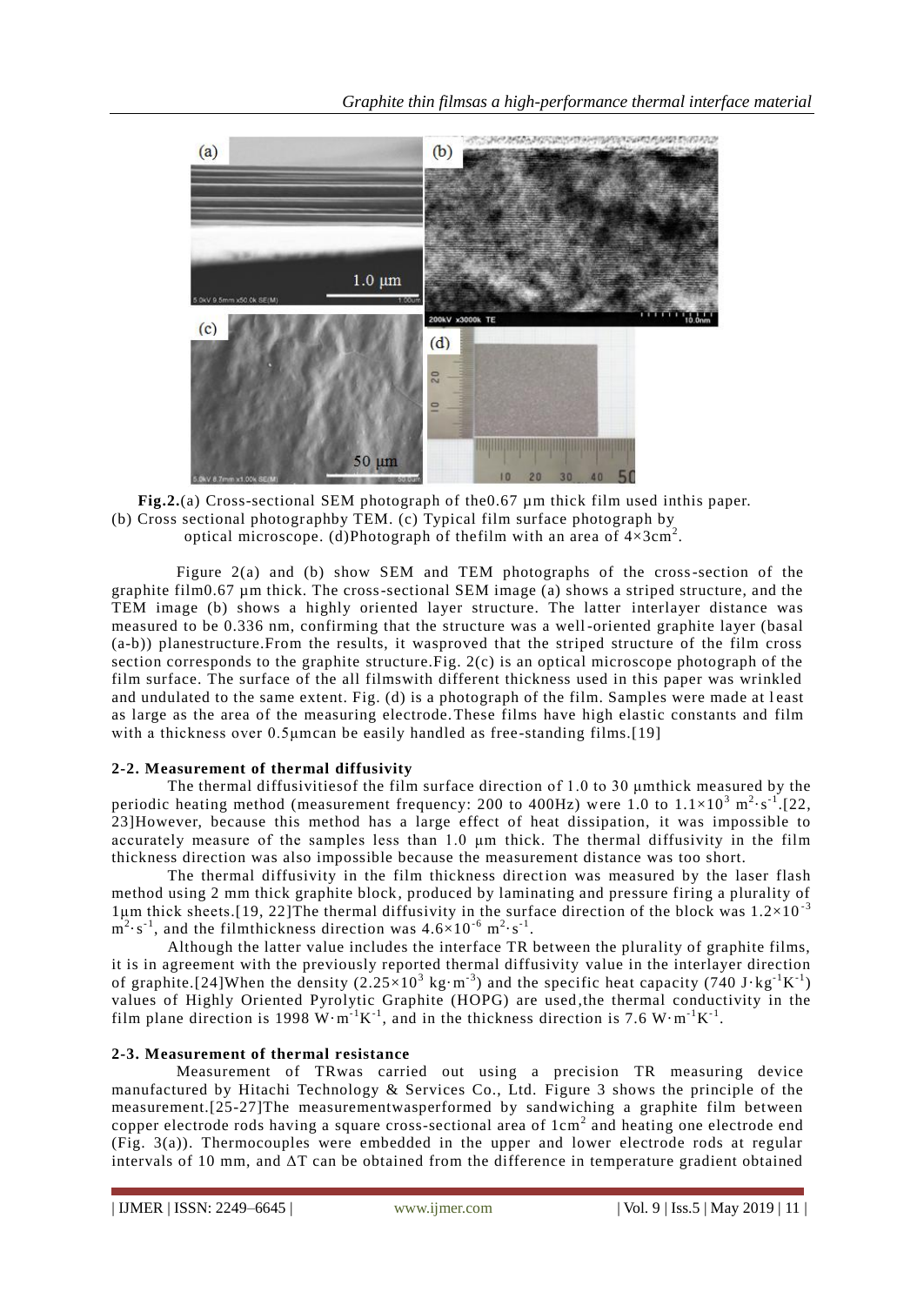from the temperature at each point. The TR value ( $\Delta T$ ) is the total of the sample itself (R bulk) and the two interface TR values (R interface) between electrode and material. In a general TIM such as a composite type, the magnitude of R interface can be estimated by setting the thickness of TIM to zero, since the R interface is constant and R bulk varies in proportion to the thickness of the material (Fig. 3(b)).

As already mentioned, the TR value is a practical value that changes according to the state of the electrode and the setting method of the sample, for example. [28]In order to minimize the influence of the electrodes, the electrode cylinder was made of pure copper, and after mechanical processing with a roughness of 0.2 μm the surface was further mirrorpolished . The actual center line calculation average roughness (Ra) was much smaller than 0.2 and estimated to be about 0.01 to 0.05.

First, the thickness change of the graphite film by pressurization wasestimated using the sample of 30.4  $\pm$  0.2 um thick film. The electrode spacing in a pressurized state was measured, and the value was compared with the film thickness of the sample before pressing obtained by SEM measurement. When a pressure of 50 N·cm<sup>-2</sup> was applied the average spacing value from 10 times measurements was 29.8µm. Therefore, it was estimated that the change in the film thickness due to pressurization in the range of 10-50 N $\cdot$ cm<sup>-2</sup> was 2.6% at the maximum. From this result, we judged that the change in film thickness due to pressure was small, and we used the thickness obtained by TEM measurement for thermal resistance measurement. Due to the large gap measurement error, it was not possible to measure the change in film thickness due to the pressure of a film with a thickness of 4 μm or less.



**Fig. 3.** (a)Principle of TR measurement. Steady-state method (Guarded Hot Plate method:GHP method). (b)Contents of the measured TR value.Thevalue consists of bulkTR( $R_{\text{bulk}}$ ) and two interface TR( $R_{\text{interface}}$ ).

Power (W) was applied to obtain the interface temperature of 60  $\degree$ C, and then pressure from 10 to 50 N $\cdot$ cm<sup>-2</sup> was applied. After the temperature became constant, the measurement was carried out 10 times and the average value was taken as the TR value.These conditions are determined by the ASTM D 50 570 method according to the American Society for Testing and Materials Standards. Since theTR value is influenced also by the adjustment state of the measuring apparatus, it was necessary to pay special attention to the measurement of a minute TR value. In order to check if the measuring apparatus adjustment is normal, the silicon grease (Shin-Etsu Chemical Co. Ltd, G747, thermal conductivity:  $0.90 \, \text{W} \cdot \text{m}^{-1} \text{K}^{-1}$ ) was coated on the electrode surface and the load of 40  $N \cdot cm^{-2}$  was applied. When the measured value was equal to 0.10 K $\cdot$ cm<sup>2</sup>W<sup>-1</sup>, it was judged that the condition of the measuring instrument was normal. This procedure is a standard method for achieving the lowest TR in a thermal measurement apparatus using steady-state method.Bythesetechniques, even in the measurement of small TR, the measurement error could be made within 10%.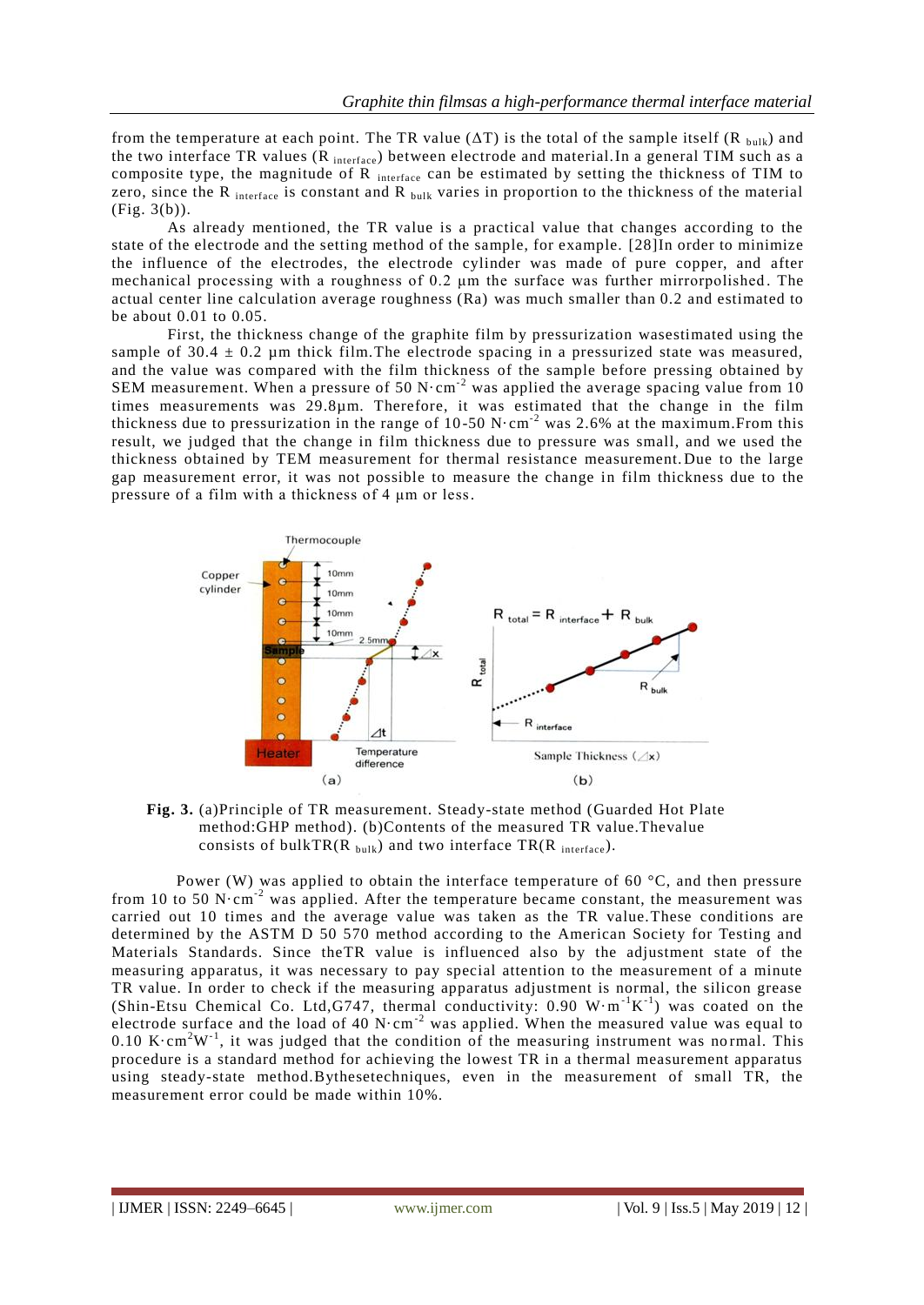## **III. RESULTS AND DISCUSSION**

## **3-1.Relationship between TR and film thickness**

The TRvalue when the electrodes is in direct contact (without TIM) was 1.35 K $\cdot$ cm<sup>2</sup>W<sup>-1</sup> and the value when a 30 µm thick graphite film is sandwiched was 0.54 K $\cdot$ cm<sup>2</sup>W<sup>-1</sup>. Therefore, in principle, a film having a thickness of at least 30 μmor less functions as a TIM.Figure 4 shows the relationship between the film thickness (0.95 to 30  $\mu$ m) and the TR value. The line (a) is the relationship when the pressure is 10 N $\cdot$ cm<sup>-2</sup> and (b) is 40 N $\cdot$ cm<sup>-2</sup>. In either case, TRvalue decreased sharply as the films became thinner, and there was no linear proportional relationship between the thickness and the TR.The value at a film thickness of 0.95  $\mu$ m under 40 N·cm<sup>-2</sup>was 0.12 K⋅cm<sup>2</sup>W<sup>-1</sup>. Such relationship between thickness and TR is not known in conventional TIMs.



**Fig.4.**Thickness dependence of TR value of the graphite filmsfrom 30 to 0.95μm thick. (a) underpressure of 10 N·cm<sup>-2</sup>, (b) under pressure of  $40N \cdot cm^{-2}$ . The value when silicon grease coated electrodes wereused, (c) under

pressure of 10 N $\cdot$ cm<sup>-2</sup>, (d) under pressure of 40 N $\cdot$ cm<sup>-2</sup>.

The TR value was measured using an electrode coated with a small amount of silicone grease (G 747) on the surface. This is a method of making the R interface as small as possible and constant. Figure4(c) and (d) show the relationship between the film thickness and TR,measured under a pressure of 10 N·cm<sup>-2</sup> and 40 N·cm<sup>-2</sup>, respectively. The use of grease greatly reduced the TR particularly in the range of 2 to 30 μm thick film, and the relationship also changed to the linear dependence as the conventional composite type TIM.When the film thickness was extrapolated to thickness zero the estimated R interface value was 0.10 K $\cdot$ cm<sup>2</sup>W<sup>-1</sup> for 40 N $\cdot$ cm<sup>-2</sup> pressure. This value was the same as the value when equipment adjustment is performed using only grease. For example, TR value of 30  $\mu$ m thick graphite film is 0.165 K·cm<sup>2</sup>W<sup>-1</sup>, so the R  $_{\text{bulk}}$ value is estimated to be  $0.065K \cdot cm^2W^{-1}$  and it shows that 88% of the TR value (0.53 K $\cdot$  cm<sup>2</sup>W<sup>-1</sup> ) of without grease is the R interface.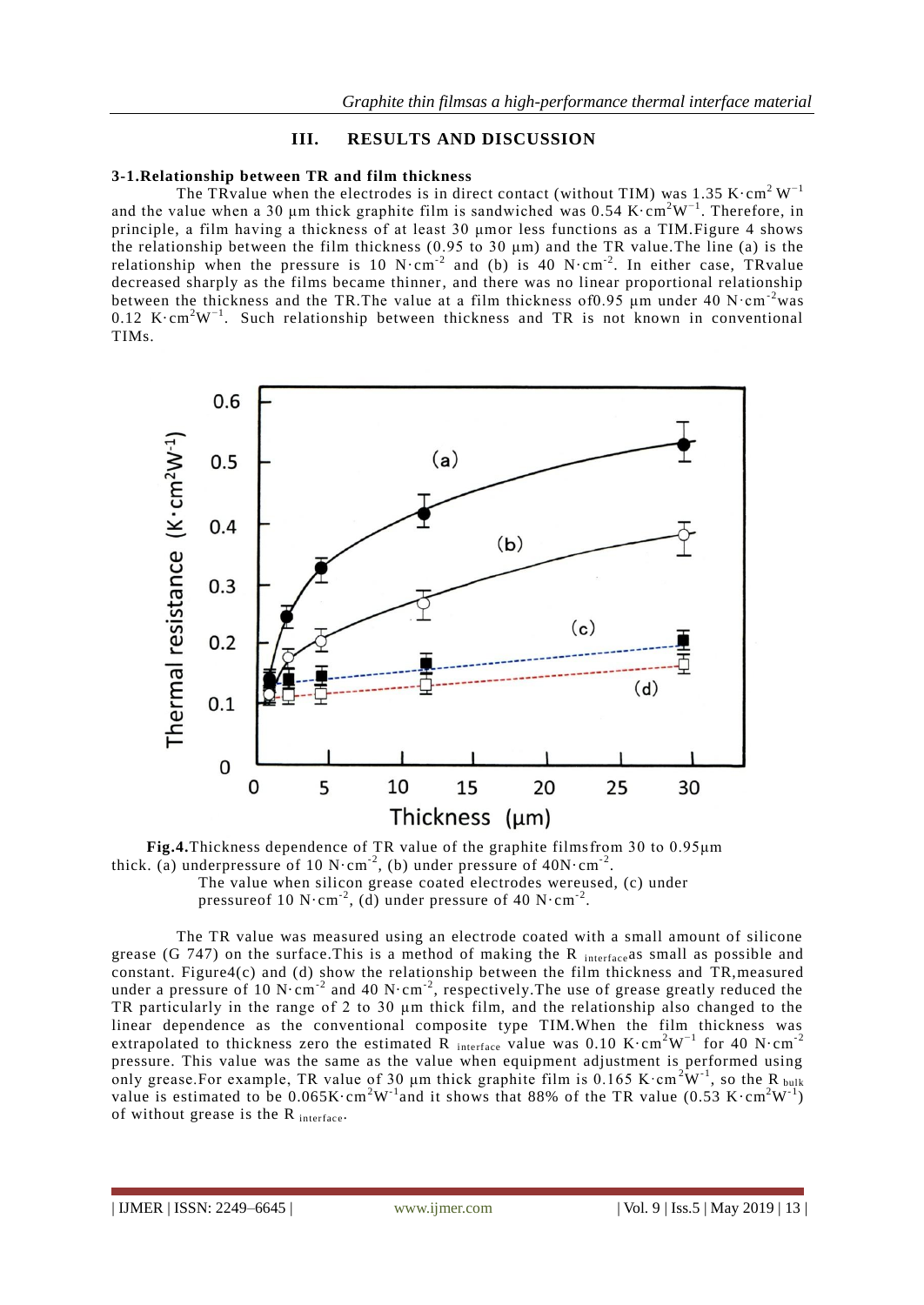

**Fig. 5.**Thickness dependence of TR values of the filmsfrom 4.8 to 014um thick, (a) underpressure of 10 N $\cdot$ cm<sup>-2</sup>, (b) under pressure of 40 N $\cdot$ cm<sup>-2</sup>. Thicknessdependence of TR value when grease coated electrode was used, (c) under pressure of 10 N $\cdot$ cm<sup>-2</sup>, (d) under pressure of 40 N $\cdot$ cm<sup>-2</sup>.

Figure 5 shows the relationship between the TR value and film thickness below 4.8 μm. Fig. 5(a) and (b) show the characteristics under pressure of 10 N·cm<sup>-2</sup> and 40 N·cm<sup>-2</sup>, respectively, and (c) and (d) show the characteristics when using silicon grease coated electrodes.The TR value is almost constant when using a coated electrode, indicating that the R bulk value of a graphite film with a thickness of less than 4.8 μm is so small that it has little effect on the measured TIM characteristics.

TheTR values of the graphite films from 0.67 to 0.14 μm thick wereranging from 0.067 to 0.10 K $\cdot$ cm<sup>2</sup>W<sup>-1</sup> (pressure 40 N $\cdot$ cm<sup>-2</sup>). In particular, the value of 0.39  $\mu$ m thick was 0.067 K $\cdot$ cm<sup>2</sup>W<sup>-1</sup>, resulting in extremely small TR values. The TR values were smaller than the value achieved with only silicone greases or graphite films using silicon coated electrodes, meaning that the R interface value between copper and graphitewassmaller than between copper and fluid greases.

## **3-2. Thermal boundary conductance of the interface**

The influence of the surface conditions on the TR value decrease was considered to be small, since the surface wrinkling and undulation of all films used were similar. On the other hand,graphite thin films areflexible,and their flexibility increaseswith thinner films. Unlike the surface conditions, increase in the flexibility is believed to have a major impact on the decrease in the TR value. The films less than 1 μm thick had a sufficient flexibility to substantially fill the asperities on the surface of the electrode,and the thickness of 0.39 μm may be optimal.Increase in TR of the films of 0.14 and 0.24 μm thick were likely because the thickness may insufficient to fill the irregularities of the electrode surface or a gap caused by slight deviations from perfect parallelism of the electrodes. To identify the reason, it is necessary to compare with the more detailed structures of the electrode, but it was not possible to identify the reason.

However, it is unclear whether the increase in contact area due to the increase in film flexibility is sufficient to account for the non-linear decrease in the TR value. Most of the thermal conductivity of a graphite is due to acoustic phonon oscillations. [29-31]The acoustic mismatch model (AMM) and the diffuse mismatch model (DMM) have been used to calculate the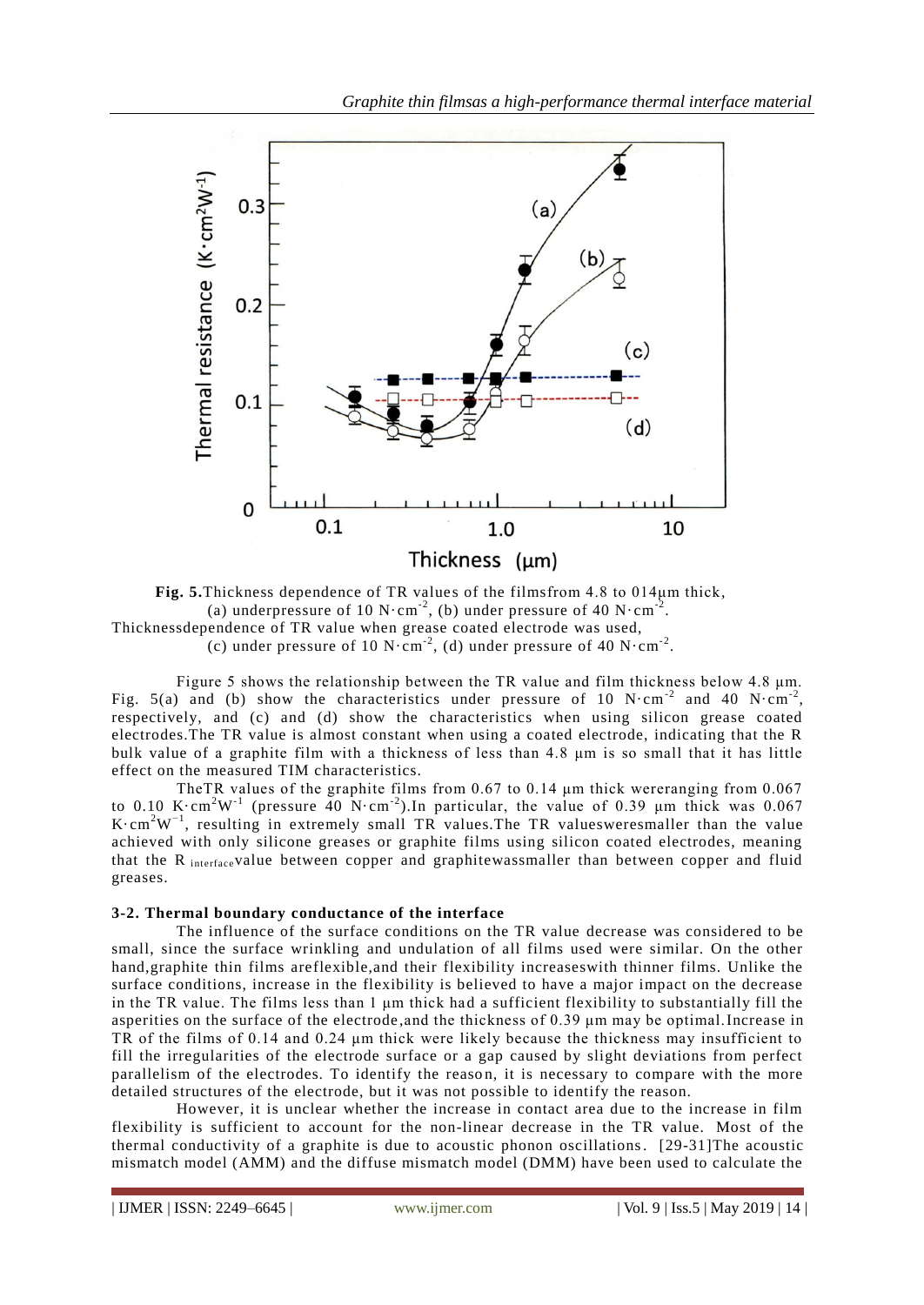thermal boundary conductance of interfaces. The AMM assumes a geometrically perfect interface and phonon transport across it is entirely elastic, treating phonons as waves in a continuum, and the DMM assumes scattering at the interface is diffusive, which is accurate for interfaces with characteristic roughness. In these calculations, the distance of the interface is important factor and the phonon dispersion relationship is usually approximated by a linear relationship (Debye approximation).[32,33]In order to understand the nonlinear TR properties of the graphite thin film and the metal interface, it may be necessary to take into account any specific interactions between the metal electrode and graphite.There are several reports on specific interactions regarding heat conduction at the contact interface between graphene and another solid.Abnormal thermal conductivity has been measured between graphene and  $Cu[34]$ ,  $SiO<sub>2</sub>[35]$ , 36],SiC[37],GaN[37], and BN [38] suggesting strong interaction at the interface.Such strong interactions should affect the distance and contribute to the non-linear decrease of the thermal boundary conductance value.

In general, vibrations are transmitted through a macroscopic system, and the subsequent heat conduction is described by the Fourier law. However, phonons are known to ballistically diffuse if the typical length of the system is shorter than the phonon mean free path. In the case of crossovers where these lengths are comparable, there is quasi-ballistic phonon conduction where there is ballistic and Fourier type phonon behavior.[39-41] Even in such a scenario, phonon scattering inevitably occurs at an actual solid interface and influenced by the state of the contact interface, so it is necessary to consider the heat conduction mechanism including the interface as one system.However, the theoretical framework for the quasi-ballistic heat transfer mechanism in the thickness direction of the graphite thin film has not been determined  $[42]$ , and the  $R_{bulk}$  of less than 1 μmthick was much smaller than the observed TR value. Therefore, it is difficult to discuss the possibility of quasi-ballistic heat transfer mechanism from the measurement resultsdescribed in this paper.

## **3-3.Bonding stateand the heat flow**

Figure6(a) depicts the state of the contact between electrodes in the absence of a TIM. Due to the surface irregularity, a low thermal conductive air layer  $(0.02 \text{ W} \cdot \text{m}^{-1} \text{K}^{-1})$ is present between the electrodes. The R<sub>interface</sub> increases because the heat flow (red arrows) is transmitted only through the limited contact points.Fig.6(b) shows the bonding state when a grease is used. The grease flows by pressure and fills the concave portion of the interface so that the air layer is removed to complete the surface contact and contribute to the low R<sub>interface</sub> characteristics. However, heat flow tends to concentrate at the points where the distance between the electrodes is relatively narrow, resulting in uneven heat flow.A similar non-uniform heat flow also occurs to some extent in composite type TIMs, which causes bleeding and pump out phenomena.

Figure  $6(c)$  shows the contact state of the graphite thin film sandwichedbetween the electrodes. The distance between electrodes is larger than that in (b), but the thermal conductivity in the thickness direction  $(7.6W \cdot m^{-1} \cdot K^{-1})$  is larger than the grease  $(0.9W \cdot m^{-1} \cdot K^{-1})$ and the value in the film direction is very high  $(1998W \cdot m^{-1} \cdot K^{-1})$ . Therefore, the heat flowing from the high temperature side rapidly diffuses in the graphite film and flows out from the large number of contacts on the film to the cooling electrode side, which indicates that the high thermal conductivity in the film direction also contributes to the realization of low TR value. [43, 44]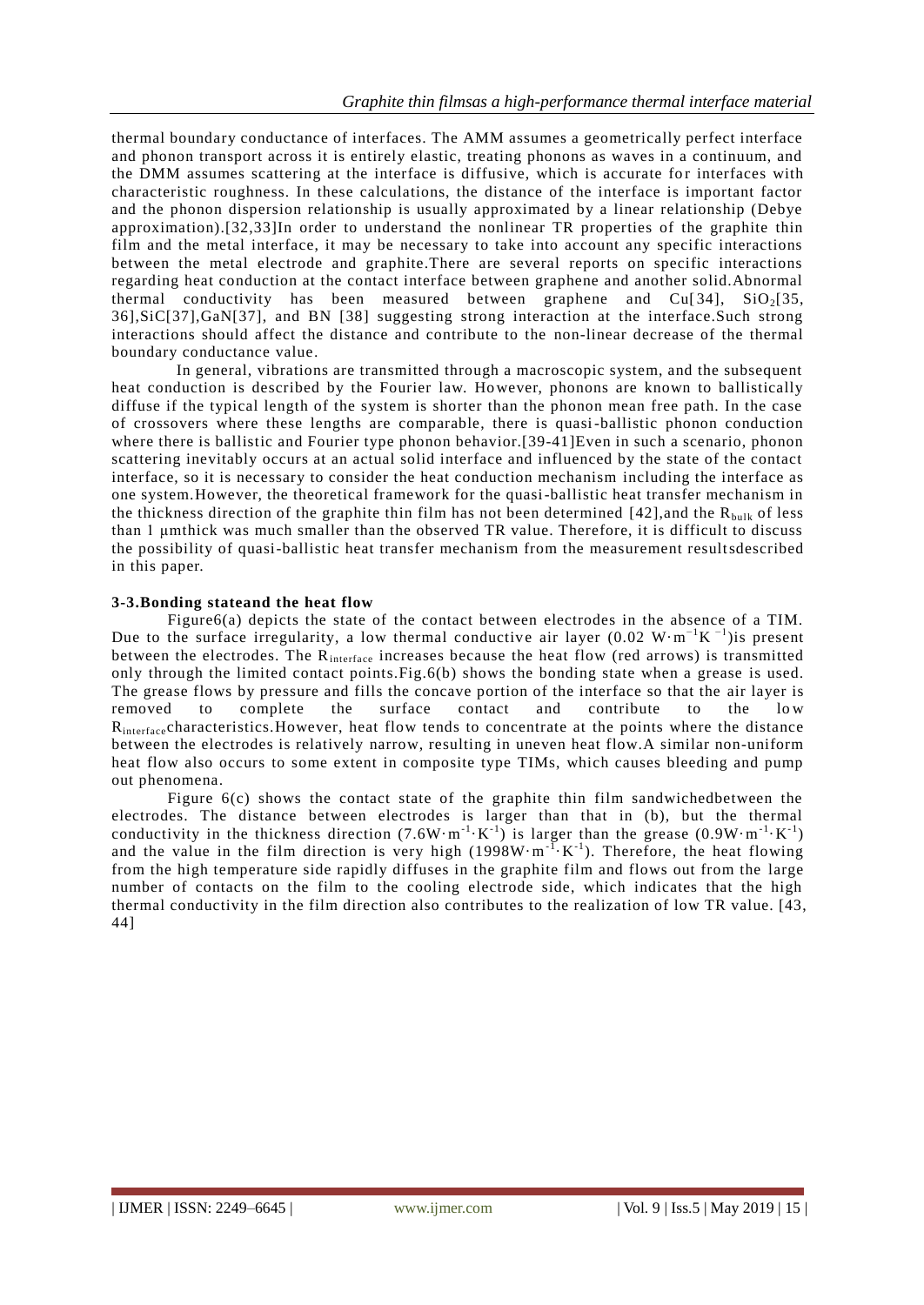

**Fig.6.**Contact state and heat flow mechanismbetween die and heat sink.

(a) Direct contact of electrodes(without TIM). (b) Silicon grease type TIM.

(c) Graphite thin film type TIM. (d) Grease coated graphite thin film type TIM.

Fig.6(d) shows the thermal bonding when grease is exists between the electrode and graphite film.Although, the TRvalue is the same as that of grease alone, the heat concentration can be avoided by high thermal conduction in the film direction .Thedurability is thus improved, and thisproperty distinguishes this TIM from the conventional composite type TIMs.

#### **3-4. Effect of electrode surface roughness**

Although the graphite thin film TIM is extremely effective for an electrode with a small surface roughness as used in measuring apparatus, the influence of the surface roughness is not well understood. We prepared two kinds of copper electrodes (A, B) having different interfacial roughness, and measured the TR of four graphite films (thickness: 5.0, 1.8, 0.96, 0.42μm) and grease coated graphite film(3.6μm).

The measurement results were shown in Table 1.The error of the measured TRvaluesin this experiment was  $\pm 0.03$  K $\cdot$ cm<sup>2</sup>W<sup>-1</sup>. Results were summarized as follows. (1) The reducing behavior of TR was greater in thinner graphite films. (2)The pressure dependence of TR was small, and the low TR values have been achieved even with small loads.(3) Graphite thin films of about 2.0 μm thick (at least less than 1.8 μm) were TIMs that can be used for electrodes with Ra less than 0.2. (4) But these effects  $((1), (2))$  were small for the electrode B having a large surface roughness. (5) On the other hand, greasecoated graphite TIM was hardly affected by electrode roughness and had excellent TR characteristics for either two electrodes.

| <b>TABLE 1</b> Thermal resistance value of TIMs when electrodes with different surface roughness A |
|----------------------------------------------------------------------------------------------------|
| $(Ra:0.20\mu m, Rz:2.60\mu m)$ and B $(Ra:0.27\mu m, Rz:3.36\mu m)$ were used.                     |

| Electrode    | Graphite<br>Thickness<br>$(\mu m)$ | Thermal resistance $(K \cdot cm^2 W^{-1})$ |                                     |                                     | Pressure                |
|--------------|------------------------------------|--------------------------------------------|-------------------------------------|-------------------------------------|-------------------------|
|              |                                    | $10 N \cdot cm^{-2}$                       | $20 \text{ N} \cdot \text{cm}^{-2}$ | $40 \text{ N} \cdot \text{cm}^{-2}$ | Dependency<br>(10N/40N) |
| $\mathbf{A}$ | Blank                              | 0.54                                       | 0.41                                | 0.31                                | 1.74                    |
|              | 5.0                                | 0.40                                       | 0.33                                | 0.25                                | 1.60                    |
|              | 1.8                                | 0.20                                       | 0.18                                | 0.15                                | 1.33                    |
|              | 0.95                               | 0.16                                       | $^{\ast 2}$                         | 0.13                                | 1.23                    |
|              | 0.42                               | 0.12                                       | $*2$                                | 0.10                                | 1.20                    |
|              | $*13.6$                            | 0.13                                       | 0.12                                | 0.11                                | 1.18                    |
| B            | Blank                              | 0.44                                       | 0.37                                | 0.26                                | 1.69                    |
|              | 5.0                                | 0.40                                       | 0.32                                | 0.26                                | 1.54                    |
|              | 1.8                                | 0.30                                       | $2 -$                               | 0.24                                | 1.25                    |
|              | 0.95                               | 0.28                                       | $*2$                                | 0.23                                | 1.22                    |
|              | 0.42                               | 0.21                                       | $*2$                                | 0.17                                | 1.24                    |
|              | $*13.6$                            | 0.14                                       | 0.12                                | 0.11                                | 1.27                    |

\***<sup>1</sup>**Grease coated graphite film. \***<sup>2</sup>**Not measured.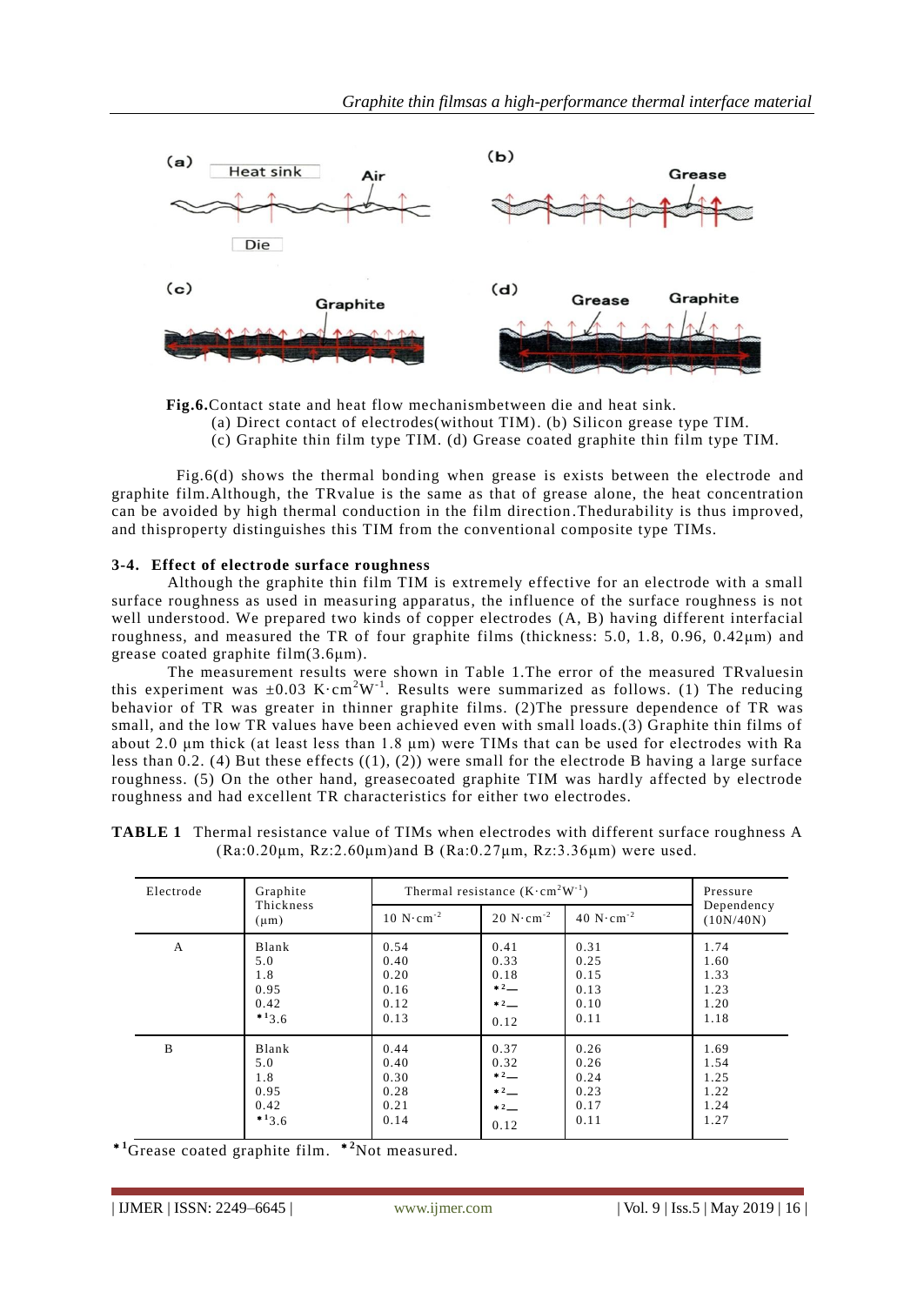#### **3-5. Characteristic comparison with commercial TIMs**

Four representative types of commercially available high -performance TIMs were obtained, and their properties compared to those of the graphite film TIMs. Selections were, (a) Silver paste type TIM (Akasa Corp., AK-450-5G, thermal conductivity: 9.2 W·m<sup>-1</sup>K<sup>-1</sup>), (b) Phase change type TIM (Ainex Co. Ltd., HT-08A, 3.0  $W \cdot m^{-1}K^{-1}$ ), (c) Graphite filler composite type TIM (Shinwa Sangyo Co. Ltd., ICG30, 35 W·m<sup>-1</sup>K<sup>-1</sup>), (d) Vertically oriented graphite composite type TIM (Wide work Corp., WW-90VG, 90 W $\cdot$ m<sup>-1</sup>K<sup>-1</sup>). These are all high performance TIMs that show a low thermal resistance of less than 0.3 K·cm<sup>2</sup>W−1 under a pressure of 10N·cm-2 in our measurements



**Fig. 7**. Pressure dependence of TR values of various TIMs.

- $\bullet$ :Graphite thin film(0.39 $\mu$ m), O:Grease coated Graphite film(3.6  $\mu$ m),
- ■: Silver paste, ■: Phasechange type, ■: Graphite composite type,
- : Vertically orientedgraphite composite type.

Figure 7 shows the pressure dependence of TR of these TIMs as compared to graphite TIM (0.39 μm) and graphite film (3.6 μm) TIM coated with silicone grease. The choice of commercial TIMs is random and this data does not imply that it is the highest quality of each type of TIM, but the two graphiteTIMs showed better TR properties than either TIMs. Furthermore, it was found that a graphite film of 0.39 μm thick has a significantly low TRdependence on pressure. The values at the pressure of 10 N·cm<sup>-2</sup> (0.076 K·cm<sup>2</sup>W<sup>-1</sup>) and 40 N·cm<sup>-2</sup> (0.067 K·cm<sup>2</sup>W<sup>-1</sup>) differ only by 1.13 times. For several layers of graphene, it is expected that the TR will decrease by calculation using the Green function under large pressure [45],but it is considered that the R  $_{\text{bulk}}$  value does not change under a small pressure like this measurement. The small effect of pressure on the R interface can be considered to indicate that the graphite thin film has already achieved a connection close to the surface contact.This dependence demonstrates that the substantial pressurization (tightening) is not required to achieve low TR characteristics and is a practically important characteristic.

#### **3-6. Proposal of two types of TIMs**

Here, we propose two types of TIMs. One is thegraphite film TIMof 0.2to 2μm thick, which can be handled by hand or tweezers. [19] The graphite material has an excellent durability and chemical stability, and the heat resistance of the film is 600 °C in air. Also, graphiteis used as a solid lubricant and the film is flexible enough to accommodate thermal expansion of the electrode, since the basal plane is oriented in the film surface direction.In fact, the Cu /Graphite thin film/Cujunction was heated at 300 °Cfor 30 hours in air, but its TRvalue did not change at all.This characteristic is extremely useful for TIM in high temperatureenvironments where gre ase or polymers cannot be used like in the fine portions of a semiconductor chip, a power semiconductor or an LED. The graphite thin film TIMcan be expected to be a new type of TIM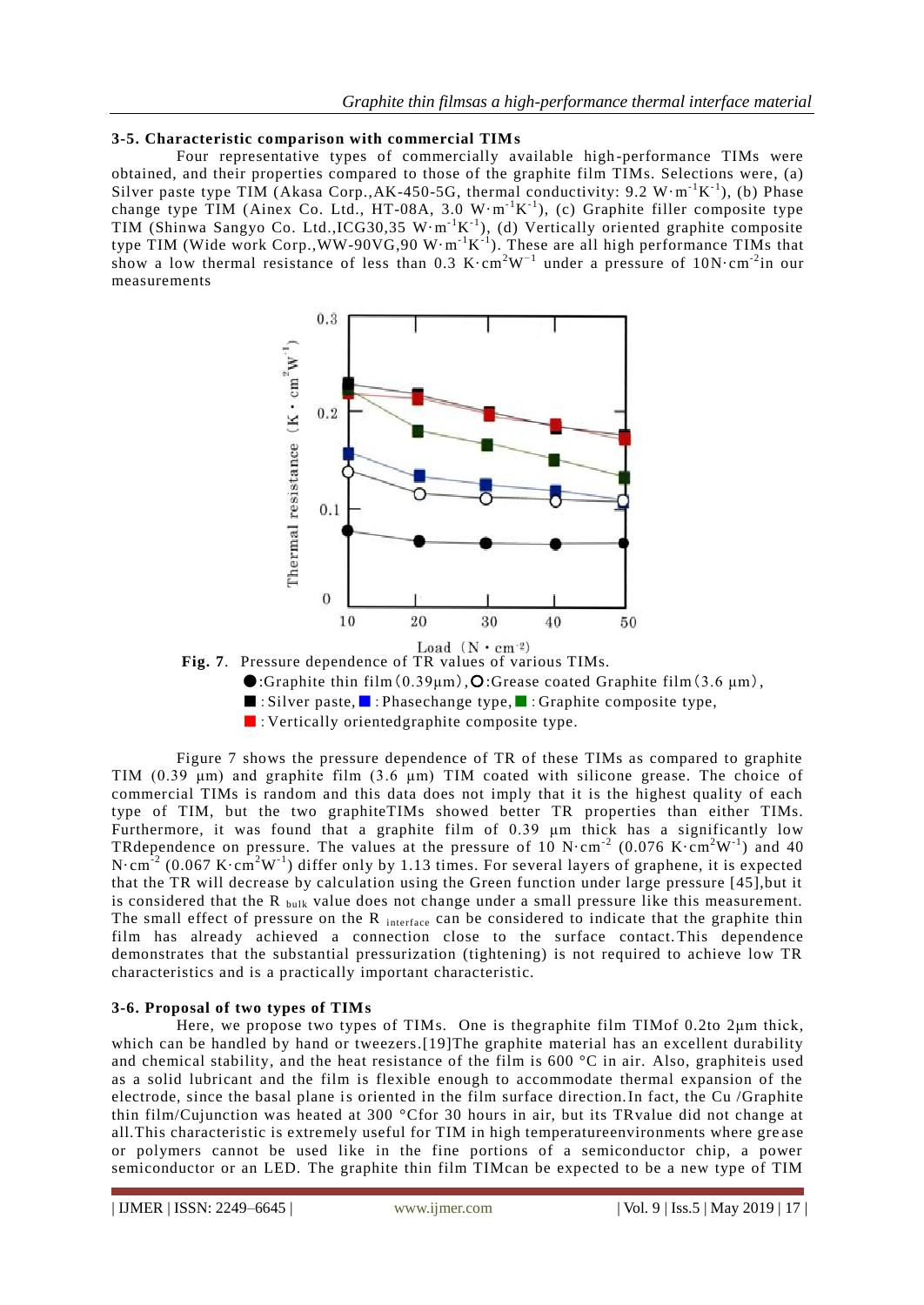that meeting the stringent requirements for heat dissipation in the electro nics field.

The second is a three-layer type TIM in which grease or flexible polymer was applied to both surfaces of the graphite film having a thickness of about 2 to 30μm.This type of TIM not only has excellent TRcharacteristics, but also uniformly transport the heat due to the high thermal conductivity in the plane direction of the graphite film. Therefore, it is characterized in that its durability is improved and "pump-out" and "bleed" phenomena are less likely to occur. It is a high-performance TIM that improves the shortcomings of the conventional composite type TIMs.

#### **IV. CONCLUSION**

Graphite thin film has excellent properties as a TIM. The Rinterface of graphite thin films with 0.2 to 2 μm thick were very small resulting in TIM having excellent TR characteristics and extremely high durability. The TIM can be used in a wide range of applications as a means of effective heat dissipation.Graphite thin films of 2 to 30 μm thick provided with a flexible layer on the surface are a new structure TIM with improved TR characteristics and durability of the conventional composite TIM.

#### **Conflict of interest**

We declare that we have no financial and personal relattionsip with other people or organization that can inappropriatively influence our work.

#### **ACKNOWLEDGMENT**

This paper is based on results obtained from a project commissioned by the New Energy and Industrial Technology Development Organization of Japan (NEDO).

We appreciate Mrs. Miyuki Nakai who is an assistant in experiments and measurements.

#### **REFERENCES**

- [1]. International Technology Roadmap for Semiconductors: ITRS Reports, [http://www.itrs.net/reports.html.](http://www.itrs.net/reports.html) [Google Scholar](https://scholar.google.com/scholar?q=International%20Technology%20Roadmap%20for%20Semiconductors:%20ITRS%20Reports,%20http:www.itrs.netreports.html.)
- [2]. A. L. Moore,andLi. Shi,"Emerging challenges and materials for thermal management of electronics,"Materials Today  $17(4)$ ,  $163-174$  (2014).
- [3]. J.Wei, "Challenges in Cooling Design of CPU Packges for high -performance servers, "Heat Transfer Engineering, 29(2), 178 -187(2008)
- [4]. R. Prasher, "Thermal Interface Materials: Historical Perspective, Status, and Future Directions, " Proc IEEE 2006, 94 1571-1585.
- [5]. F. Sarvar,D. C. Whalley,andP. P. Conway,"Thermal interface materials-a review of the state of the art, "Proc. Electron. Syst. Integr. Technol. Conf. (IEEE 1-4244-0553) 2, 1292-1302 (2006).
- [6]. K. M. Razeeb, E. Dalton, G. L.W. Cross, and A. J. Robinson,"Preseny and future interface materials for electronic devices, "International Materials Reviews, 63(1), 1 -21 (2017)
- [7]. K. M. F. Shahil andA. A. Barandin, "Graphene-multilayer graphene nanocomposite as highly efficient thermal interface materials," Nano Lett. 12, 861-867 (2012).
- [8]. S. I. Ghosh, C. D. Teweldebrhan,F. P. Pokatilov, D. L. Nika, A. A. Balandin, .W. Bao, F. Miao, andC. N. Lau, "Extremely high thermal conductivity of graphene: Porospects for thermal management applicatins in nanoelectrronic circuits,"Appl. Phys. Lett. 92, 151911 -151911-3 (2008).
- [9]. Z. Gao, Y.Zhang,Y.Fu,M. M. F. Yuen, andJ. Liu,"Thermal chemical vapor deposition grown graphene heat spreader for thermal management of hot spots,"Carbon 61, 342-348 (2013).
- [10]. B. Tang, H. Goouxin, H. Gao, andL. Hai, "Application of graphene as filler to improve thermal tranport property of epoxy resin for thermal interface material ,"Inter. J. Heat andMass Transfer 85, 420 (2015).
- [11]. Q. Li, Y. Guo,W. Li, S. Qiu, C. Zhu, X. Wei, M. Chen,C. Liu, S. Liao, Y. Gong, A. K. Mishra,andL. Liu, "Ultrahigh thermal conductivity of assembled aligned multilayer graphene/epoxy composite ,"Chem. Mater. 26, 4459-4465 (2014).
- [12]. K. M. F. ShahilandA. A. Balandin,"Thermal properties of graphene and multilayer graphene: Application in thermal interface materials,"Solid State Comm. 152, 1331 -1340 (2012).
- [13]. A. S. DmitrievandA. R. Valeev,"Graphene nanocomposites as thremal interface materials for cooling energy device,"J. Phys. Conf. Series 891, 012359 (2017).
- [14]. W. Park, Y. Guo, X. Li, J. Hu,L. Liu, X.Ruan, andY. P. J. Chen, "High-performance theramal interface material based on few-layer graphene composite,"Phys. Chem. C119, 26753 -26759 (2015).
- [15]. G。Yujun,L. Zhongliang, Z. Guangmeng, andL. Yanxia,"Effect of multi-walled carbon nanotubes addition on thermal properties of thermal grease ,"Inter. J. Heat and Mass Transfer 74, 358 -367 (2014).
- [16]. K. Zhang, Y. Chai, M.M. F. Yuen, D. G. W. Xiao, andP. C. H. Chan, "Carbon nanotube theraml interface material fro high-brighness ligt-emitting-diode cooling,"Nanotech. 19, 215706 (2008).
- [17]. M.Smalc, J.Norley, R. A. Reynolds, R. Pachuta, and D. W. Krassowski,"Advanced Thermal Interface materials using Natural Graphite," Proc. International Electronic Packaging Technical Conference, July 06 -11, 2003 253-261.
- [18]. E. E. Marotta,"Thermal joint conductanceforflexiblegraphitematerials, "Analyticalandexperimental study,